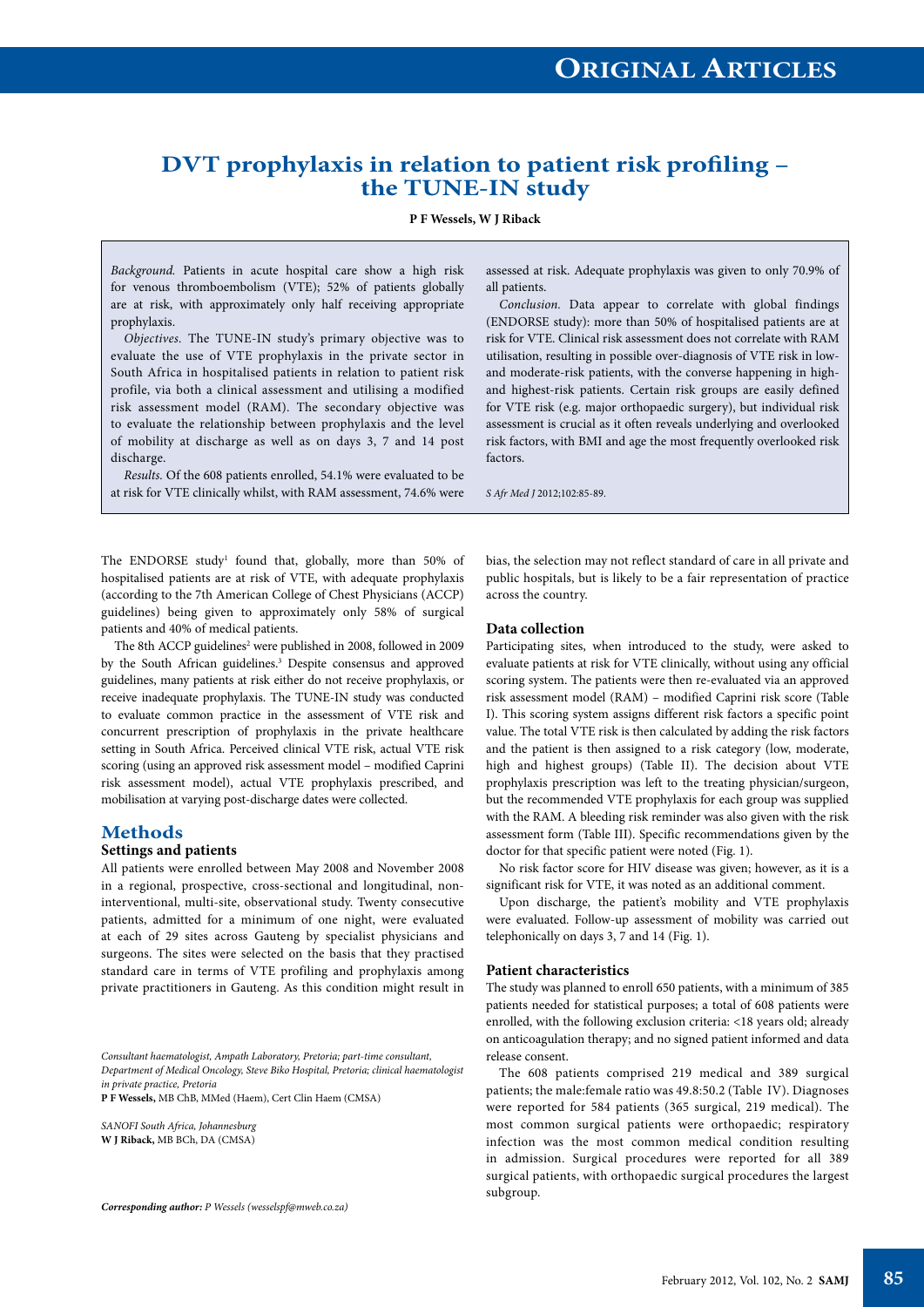#### **Table I: Modified Caprini risk assessment model**

#### **Each of the following risk factors represents 1 point:**

Age 41 - 59 years Minor surgery planned History of prior major surgery (<1month) Varicose veins History of inflammatory bowel disease Swollen legs (current) Obesity (BMI >30 kg/m2) Acute myocardial infarction (<1 month) Congestive heart failure (<1 month) Sepsis (<1 month) Serious lung disease incl. pneumonia (<1 month) Abnormal pulmonary function (COPD) Medical patient currently at bed rest Leg plaster cast or brace Central venous access

#### **Each of the following risk factors represents 2 points:**

Age 60 - 74 years Major surgery (>60 minutes) Arthroscopic surgery (>60 minutes) Laparoscopic surgery (>60 minutes) Previous malignancy Morbid obesity (BMI >40 kg/m<sup>2</sup>)

## **Each of the following risk factors represents 3 points:**

Age ≥75 years Major surgery lasting 2 - 3 hours BMI >50 kg/m2 (venous stasis syndrome) History of SVT, DVT/PE **Family history of DVT/PE** Present cancer or chemotherapy **Congenital thrombophilia** Positive factor V Leiden Positive prothrombin 20210A Elevated serum homocysteine **Acquired thrombophilia:** Positive lupus anticoagulant Elevated anticardiolipin antibodies Heparin-induced thrombocytopaenia (HIT) **Other thrombophilia**

#### **Each of the following risk factors represents 5 points:**

Elective major lower extremity arthroplasty Hip, pelvis or leg fracture (<1 month) Stroke (<1 month) Multiple trauma (<1 month) Acute spinal cord injury (paralysis), (<1 month) Major surgery >3 hours

#### **For women only (each risk factor represents 1 point):**

Oral contraceptives or hormone replacement therapy

Pregnancy or postpartum (<1 month)

History of unexplained stillborn infant, recurrent spontaneous abortion (≥3), premature birth with toxaemia or growth-restricted

#### infant

# **Statistical analysis**

#### **Primary analysis**

Risk assessment was done using the modified Caprini RAM score. Relevant risk factors were added to obtain the total risk factor score (TRFS value). The sites then grouped patients into low, moderate, high and highest risk for developing VTE.

#### **Secondary analysis**

The level of mobility was measured using a three-level scale. The percentage of patients in each level was determined and this value was then correlated with their TRFS as per the RAM.

## **Results and discussion**

Participating sites clinically evaluated 329 (54.1%) of the total number of patients to be at risk for VTE.

Calculation of the TRFSs in the case report forms for the study were checked by the data management team of SANOFI. Minor data errors were found in the scores of 161 patients (108 surgical and 53 medical), which were subsequently adjusted. After adjustment, none of the patients' risk levels was classified as 'low'. Within the surgical groups, 30.3% of patients fell in the high-risk group, and 54% fell in the highest group. Medical patients were 32% in the high, and 38.4% of patients within the highest, group (Table V).

The TRFS groups were cross-correlated with the initial individual clinical assessments. The results showed that approximately 74.6% of all patients were in the high and highest risk groups, with 67.1% of medical and 74.6% of surgical patients at risk (Fig. 2). This high percentage among surgical patients may be explained by the high number of orthopaedic patients in the total sample. The same figure shows the clinical initial evaluation correlated with the RAM score.

Comparing patients in the high and highest risk categories (RAM) with clinical assessment reveals evidence that approximately 20% of patients were missed for VTE risk if not using a scoring system (Table VI). This finding highlights the possibility in South Africa that, by only performing subjective clinical assessment for VTE, the risk is run of having patients under-diagnosed for high and highest risk, so adding to the health burden of treating VTEs. Conversely, it raises the question of possible over-treating of patients by relying only on clinical assessment and possible overdiagnosis of low-risk patients.

Using the corrected TRFS values compared with clinical evaluation showed that assessing healthcare providers were most accurate in defining the highest-risk group of patients. Fig. 3 graphically shows results of the corrected total RAM score, clinical evaluation, correlation between clinical evaluation and RAM assessment, and prophylaxis prescribed.

Correlating clinical evaluation and high- and highest-risk patients and looking at prescribed prophylaxis revealed:

- • Of the 389 **surgical patients**, 204 (52.4%) had been clinically diagnosed as at risk for VTE. Using a modified RAM, 328 (84.3%) were in the high- and highest-risk levels. Prophylaxis was prescribed for 296 (76.1%) of the patients, and appropriate prophylaxis for 223 (67.9%) out of 328 high-risk patients.
- Of the 219 medical patients, 125 (57.1%) had been clinically diagnosed as at risk for VTE. Using a modified RAM; 154 (70.4%) were in the high- and highest-risk levels. Prophylaxis was prescribed for 161 (73.5%) of the patients, and appropriate prophylaxis for 119 out of 154 (77.2%) of high-risk patients.
- • Of **all 608 patients**, 329 (54.1%) had been clinically diagnosed as at risk for VTE. Using a modified RAM, 482 (79.2%) patients were in the high- and highest-risk levels. Prophylaxis was prescribed for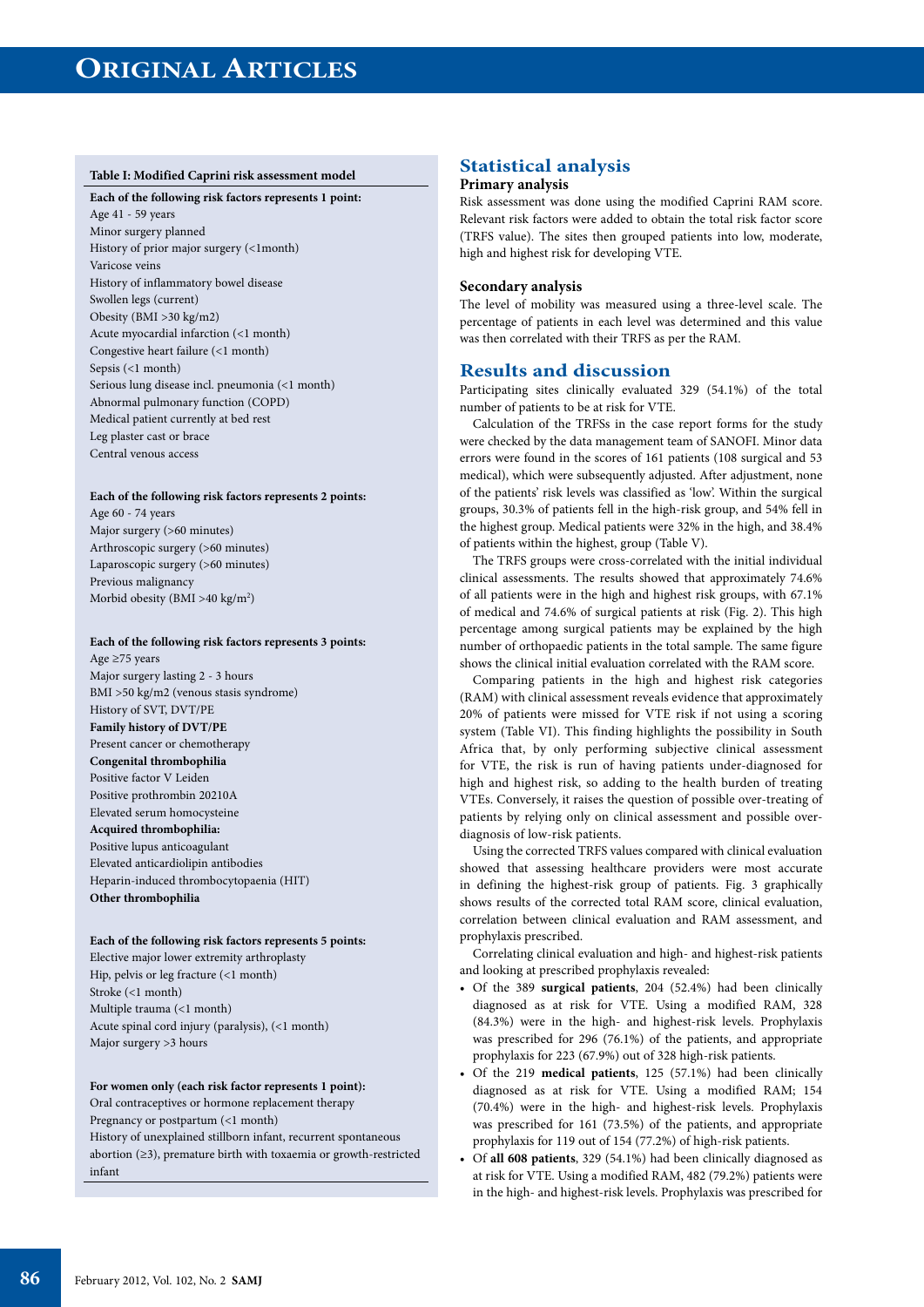| Table II. Risk levels and recommendations according to risk level |                             |            |                                                                                                  |  |  |
|-------------------------------------------------------------------|-----------------------------|------------|--------------------------------------------------------------------------------------------------|--|--|
| Total risk factor score                                           | Incidence of DVT            | Risk level | Prophylaxis regimen                                                                              |  |  |
| $0 - 1$                                                           | $< 10\%$                    | Low        | No specific measures, early ambulation                                                           |  |  |
|                                                                   | $10 - 20%$                  | Moderate   | ES, IPC, LDUH or LMWH                                                                            |  |  |
| $3 - 4$                                                           | $20 - 40\%$                 | High       | IPC, LDUH or LMWH                                                                                |  |  |
| >5                                                                | 40 - 60% (1 - 5% mortality) | Highest    | Pharmacological; LDUH, LMWH, warfarin or Fxa<br>inhibitor alone or in combination with ES or IPC |  |  |

ES/GCS = elastic stockings/graduated compression stockings; IPC = intermittent pneumatic compression; LDUH = low-dose unfractionated heparin; LMWH = low molecular weight heparin.







*Fig. 2. Comparing clinical evaluation with TRFS patients at risk for VTE.*

457 (75.2%) of the patients, and appropriate prophylaxis for 342 out of 482 (70.9%) of high-risk patients.

Prophylaxis, in the context of this study, is important to define – specifically whether it includes only early and aggressive mobilisation. Treating sites recorded prophylaxis as all forms of prophylaxis, including early and aggressive mobilisation. In this paper, prophylaxis refers to all forms of prophylaxis, whereas 'appropriate prophylaxis' means more than just early and aggressive mobilisation, especially pertaining to the high- and highest-risk groups being compared with clinical risk evaluation.

#### **Reasons for not prescribing prophylaxis**

Reasons reported for not prescribing prophylaxis varied, with perception of low risk being the most common. Reasons why prophylaxis was not prescribed were reported for 151 patients (93 surgical, 58 medical). Bleeding risk as reason was given for 13.9% of patients. The high percentage (33.1%) of patients who did not receive prophylaxis owing to early mobilisation could highlight the common misconception that early mobilisation is sufficient prophylaxis, even in high- and highest-risk patients.

#### **Prophylaxis prescribed**

The decision regarding prophylaxis was left to the treating physician or surgeon but, as indicated in Table III, the suggested prophylaxis for different RAM risk groups, as per the 8th ACCP and South African guidelines, was made available. To compare current

acceptable prophylaxis regimens, only the high and highest RAM groups were evaluated for adequate prophylaxis.

Adequate prophylaxis according to RAM assessment guidelines was given in 223 (67.9%) out of 328 surgical patients and 119 (77.2%)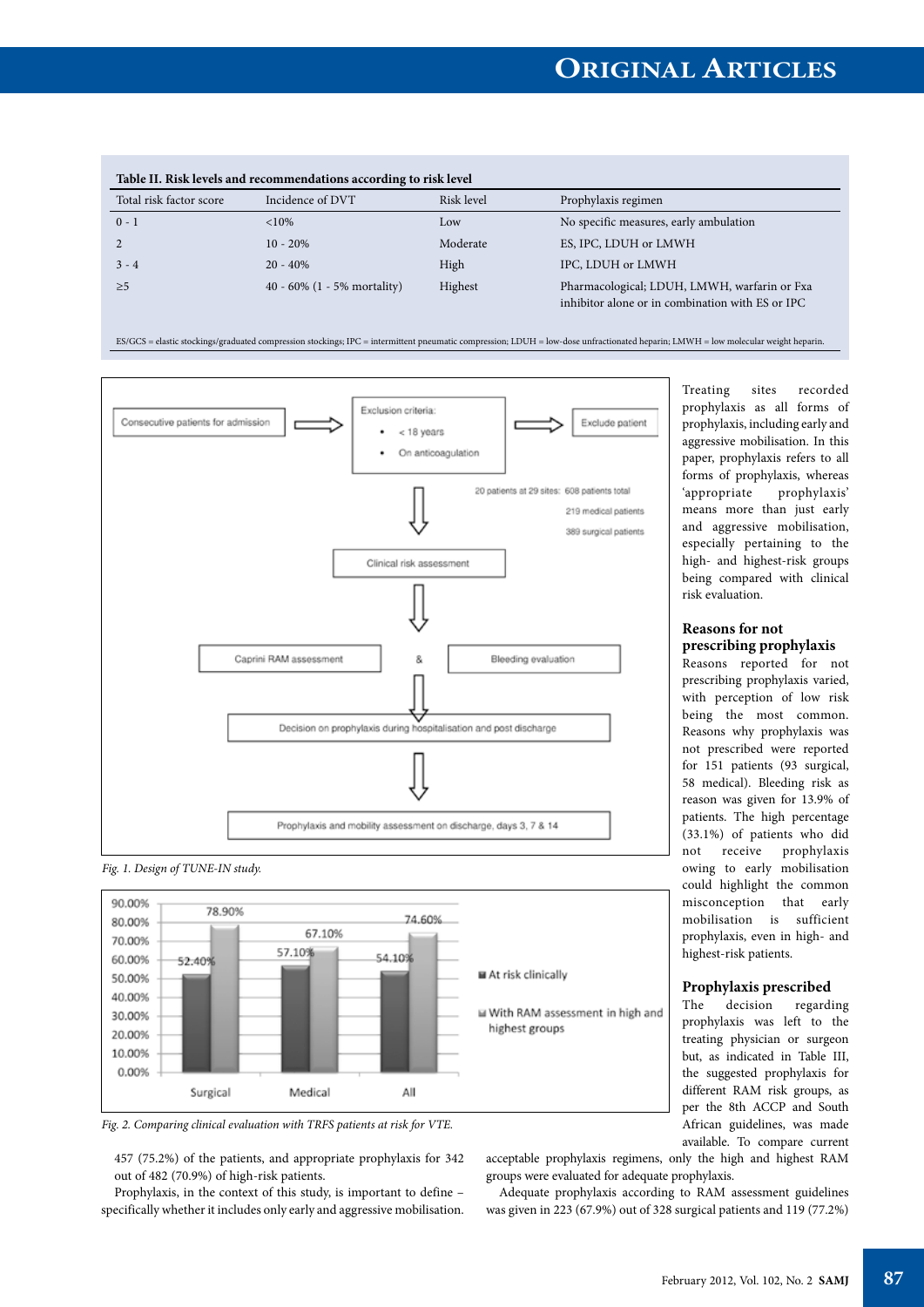### **Table III. Bleeding risk assessment**

Has the patient, or a blood relative, ever received medical care for a bleeding tendency, e.g.:

- Nose bleeds or epistaxis?
- Excessive bleeding post dental procedure or extraction?
- Excessive bleeding after trauma or surgery?
- Excessive bleeding after tonsillectomy?
- Excessive bleeding during childbirth or during menstruation? (females only)
- Excessive bleeding from minor cuts?

#### Does the patient bruise easily?

Does the patient have a history of heparin-induced thrombocytopenia?

Is the patient's platelet count <100 000/mm<sup>3</sup> or >1 000/mm<sup>3</sup>?

Is the patient taking aspirin or clopidogrel?

Does the patient have kidney or liver disease?

Is the patient on any medication (such as NSAIDS, and including natural/homoeopathic medication, e.g. garlic tablets, arnica, procydin) that increases the risk of bleeding?

| Table IV. Patient demographics |                         |                          |                         |  |  |
|--------------------------------|-------------------------|--------------------------|-------------------------|--|--|
|                                | Surgical                | Medical                  | All                     |  |  |
| Characteristic                 | $(N=389)$               | $(N=219)$                | $(N=608)$               |  |  |
| Age yrs/mean SD (range)        | $49.7/17.6(18-99)$      | $52.6/17.9(20-96)$       | $50.7/17.8$ (18 - 99)   |  |  |
| Male                           | 181 (46.5%)             | 122 (55.7%)              | 303 (49.8%)             |  |  |
| Female                         | 208 (53.5%)             | 97 (44.3%)               | 305 (50.2%)             |  |  |
| Weight kg/mean SD (range)      | $83.8/20.6(40 - 185)$   | 79.9/22.7 (40 - 200)     | $82.4/21.5(40 - 200)$   |  |  |
| Height cm/mean SD (range)      | $170.6/9.9$ (135 - 198) | $169.2/10.9$ (145 - 195) | $170.1/10.3(135 - 198)$ |  |  |

| Table V. Distributions of the adjusted TRFSs |                        |              |              |             |  |  |
|----------------------------------------------|------------------------|--------------|--------------|-------------|--|--|
|                                              |                        | Surgical     | Medical      | All         |  |  |
| <b>TRFS</b>                                  | Caprini VTE risk level | $(N=389)$    | $(N=219)$    | $(N=608)$   |  |  |
| $0 - 1$                                      | Low                    | $19(4.9\%)$  | $31(14.1\%)$ | $50(8.2\%)$ |  |  |
| 2                                            | Moderate               | $42(10.8\%)$ | 34 (15.5%)   | 76 (12.5%)  |  |  |
| $3 - 4$                                      | High                   | 118 (30.3%)  | 70 (32.0%)   | 188 (30.9%) |  |  |
| $\geq 5$                                     | Highest                | 210 (54.0%)  | 84 (38.4%)   | 294 (48.4%) |  |  |
| Total                                        |                        | 389 (100%)   | 219 (100%)   | 608 (100%)  |  |  |
|                                              |                        |              |              |             |  |  |

out of 154 medical patients, being 342 (70.9%) out of a total of 482 patients. If all patients that were evaluated to be at risk of bleeding were added into the high and highest RAM groups, the percentage adequate prophylaxis would be 70.1% in surgical patients, 82.6% in medical patients, and 74.1% in all patients. These percentages compare favourably with the current trends worldwide (ENDORSE study).

#### **Duration of prophylaxis**

The duration of the prophylaxis due to be prescribed to patients was reported initially, and subsequently adjusted at discharge, and days 3, 7 and 14 post discharge. Several variables could compound evaluating the period of prophylaxis by including the fact that different patients were hospitalised for different periods and that prophylaxis was not defined as excluding early and aggressive mobilisation. Clinical events would also have influenced the number of days on prophylaxis. These factors

make the evaluation of data difficult, but final data that included all forms of prophylaxis were available for 442 patients (surgical 288; medical 154).

Pharmacological prophylaxis for 35 of the study patients (surgical 25; medical 10) was stopped during their hospital stay. The overall mean duration of post-discharge prophylaxis for surgical and medical patients (7.63 days v. 2.31 days) differs significantly. There was no difference in days of prophylaxis post surgery for different risk groups according to the modified Caprini RAM within the surgical and medical groups of patients respectively.

#### **Mobility**

Mobility was evaluated at discharge, and days 3, 7 and 14 post discharge. Level 1 indicates bed rest or sedentary patients; level 2 was the same as level 1 but with bathroom privileges and patients requiring assistance; and level 3 patients were those capable of physical activity beyond bed and bathroom.